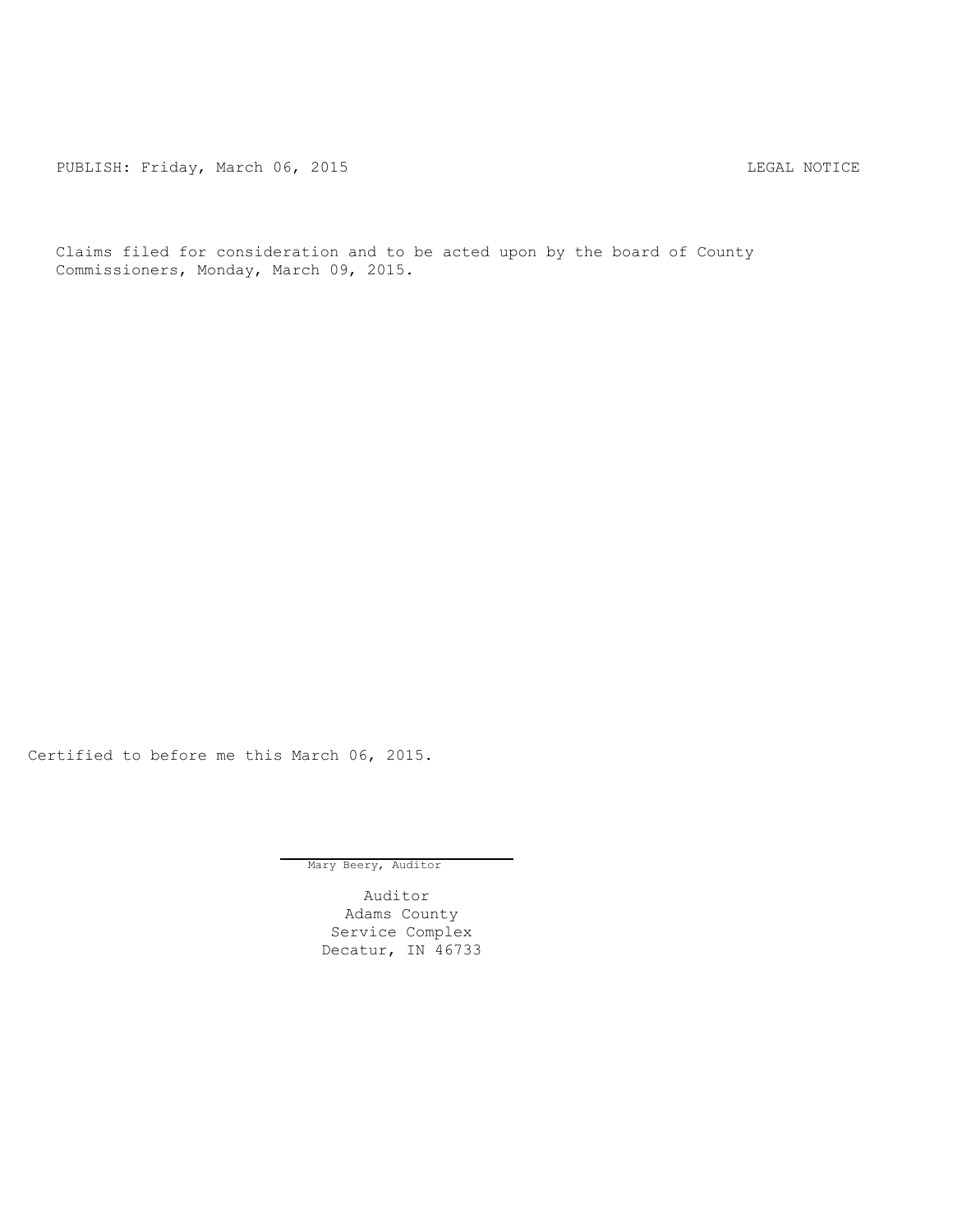

## **Claims Docket for Newspaper Adams County, Indiana**

## For Period: **2/10/2015** to **2/23/2015**

*313 W. Jefferson St. Decatur, IN 46733 (219) 724-2600*

## Date Claims to be Paid: **3/9/2015**

| <u>Vendor</u>                             | <b>Amount</b> | <b>Vendor</b>                          | <b>Amount</b> |
|-------------------------------------------|---------------|----------------------------------------|---------------|
| Adams County Council On Aging, Inc.       | 2,165.00      | Adams Memorial Hospital                | 33,280.10     |
| Adams County Solid Waste                  | 17.94         | Indiana Michigan Power                 | 4,471.51      |
| Baker And Sons Plumbing &                 | 641.23        | Beam, Longest, And Neff                | 247.61        |
| Berne Tri-Weekly News                     | 243.66        | Suburban Propane LP                    | 76.00         |
| Brateman's, Inc.                          | 3,699.99      | <b>Charles Bowers</b>                  | 2,333.33      |
| Cintas Location #338                      | 54.35         | City Of Decatur                        | 93.86         |
| <b>Complete Printing Service</b>          | 67.40         | Dealership Holdings LLC                | 21.20         |
| David L. Sommer                           | 100.00        | Decatur Chamber Of Commerce            | 99.50         |
| Decatur Daily Democrat                    | 256.26        | <b>Decatur Postmaster</b>              | 490.00        |
| Douglas L. Bauman                         | 117.00        | Gordon Food Service                    | 2,575.34      |
| Grimm's Auto                              | 510.29        | Indiana State Police                   | 120.00        |
| J & K Communications, Inc.                | 576.85        | Joe Spaulding                          | 37.00         |
| Mark S. Gresla, MD                        | 420.25        | Nipsco                                 | 4,264.84      |
| Piqua Repair Inc.                         | 363.65        | Portland Motor Parts, Inc              | 79.03         |
| Quill Corporation                         | 269.94        | Ronnie L. Smitley                      | 100.00        |
| Roto-Rooter                               | 200.00        | <b>Safety Systems</b>                  | 585.47        |
| Teryl R. Smith                            | 17.20         | Town Of Monroe                         | 124.00        |
| Treasurer of Adams County                 | 124.90        | West Payment Center                    | 1,858.20      |
| Witham Toxicology Laboratory              | 2,985.45      | Burry, Herman, Miller & Brown, P.C.    | 5,000.00      |
| Swiss City Veterinary Clinic              | 30.00         | CenturyLink                            | 7.01          |
| Mary Baker                                | 50.00         | Jay County REMC                        | 38.92         |
| Mary Beery                                | 102.10        | Don Myers Plumbing                     | 470.05        |
| Youth Opportunity Center, Inc             | 420.00        | Sungard OSSI                           | 360.00        |
| Berne Chamber Of Commerce                 | 15.00         | Bob's Locksmith Shop                   | 102.80        |
| Rhonda Kahlert                            | 12.20         | W. A. Jones And Son                    | 81,633.49     |
| Chad W. Sprunger                          | 990.41        | Tom Magnan/Special Needs               | 90.34         |
| Charles M. Tooley                         | 318.56        | Indiana County Treasurers' Association | 300.00        |
| Hunt's Appliance Service                  | 154.95        | Wal-Mart                               | 280.76        |
| Beth A. Webber                            | 2,628.00      | <b>Indiana Election Division</b>       | 750.00        |
| Michael G. Werling                        | 560.00        | Troyer's Market LLC                    | 2,784.97      |
| McKesson Medical - Surgical               | 199.89        | Print Source Corporation               | 226.81        |
| Frauhiger Excavating, Inc.                | 11,000.00     | <b>Standard Register Company</b>       | 133.78        |
| Kevin Burkhalter                          | 50.00         | Verizon Wireless                       | 2,936.44      |
| <b>Stationair's Express</b>               | 622.92        | Landon Patterson                       | 1,649.24      |
| Karla Marbach                             | 818.84        | Moore Medical Corporation              | 354.82        |
| Holly L. Degitz                           | 16.81         | Schwartz Blacksmith, LLC               | 17.55         |
| CDW Government, Inc.                      | 95.00         | Marco Developments, LLC                | 6,785.86      |
| LBH Chemical & Industrial                 | 902.05        | League for the Blind & Disabled        | 90.00         |
| Carrie Freeman                            | 44.62         | Julie A. Harkless                      | 67.26         |
| RICOH USA, INC.                           | 632.53        | Office Depot                           | 81.40         |
| Decatur Ace Hardware                      | 277.42        | WM Imaging Solutions, Inc.             | 30.00         |
| Association of Indiana Counties           | 100.00        | Phil Eicher                            | 50.00         |
|                                           | 37.93         |                                        |               |
| Global GOV/ED Solutions Inc.              |               | Chad Urick                             | 53.76         |
| Anna Steiner                              | 50.00         | Central Customer Charges               | 229.90        |
| <b>Adams County Community Corrections</b> | 2,560.00      | Eric D. Orr, Attorney                  | 376.00        |
| 3M Electronic Monitoring                  | 75.57         | MapLogic Corporation                   | 500.00        |
| GE Capital Information Technology Soluti  | 10,096.05     | Medline Industries, Inc.               | 690.00        |
| Matthew Lose                              | 110.00        | Super Laundry Equipment Corporation    | 237.21        |